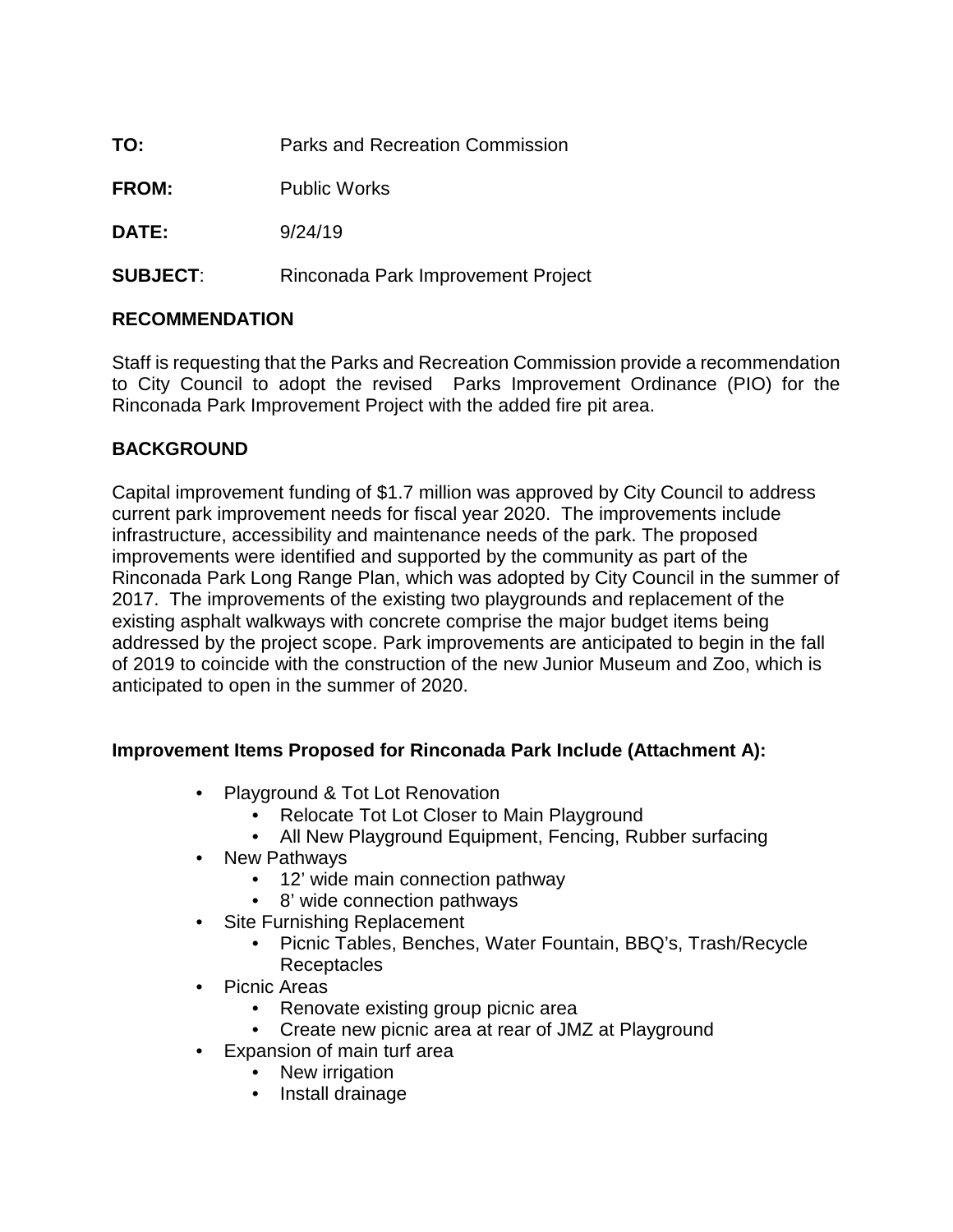- Renovate planting areas
	- Reduce small turf areas
	- Native/Habitat Planting
	- Pollinator Garden
- Directional Signage
- **Bid Alternate Scope**
	- Restroom
	- Fire pit area

For more information regarding the current Rinconada Park Improvement project please visit the project web page at:<https://www.cityofpaloalto.org/rinconadaplan>

For more information regarding the Rinconada Park Long Range Plan and process please visit the project web page at: <https://www.cityofpaloalto.org/gov/depts/pwd/rinconadaplan.asp>

# **DISCUSSION**

As one of the early community facilities in the Rinconada campus the Lou Henry Hoover Girl Scout House has provided a location for troops to meet since 1926. As part of the Rinconada Long Range Plan a fire pit at the rear of the Hoover House was an adopted site feature. Unfortunately, funding for the park improvements did not include the fire pit in the scope of work for the upcoming park project. In response the Girl Scouts have approached the city with a current donation of \$5,000 and continue to seek further funding to add the fire pit into the scope of the upcoming improvement project. To assist with this process the city has worked with the Girl Scout Representatives to draft a fire pit area plan. The fire pit area scope of work would include: The removal of existing shrubs, regrading of the area, installation of a perimeter fence & gates, installation of prefabricated gas fire pit, gas safety shut off valve, concrete paving, decomposed granite paving and seating. The city recommends adding the fire pit area to the bid package as a bid alternate item and including it in the Parks Improvement Ordinance. If current project funding is unable to cover the remaining amount of work not covered by the amount donated by the Girl Scouts the fire pit area would not be included as an aspect of the project scope.

The fire pit would be primarily for Girl Scout use, with the city having the option of renting out the space to other groups or the community. The fire pit would not be for general everyday use, and will be in a locked gated area.